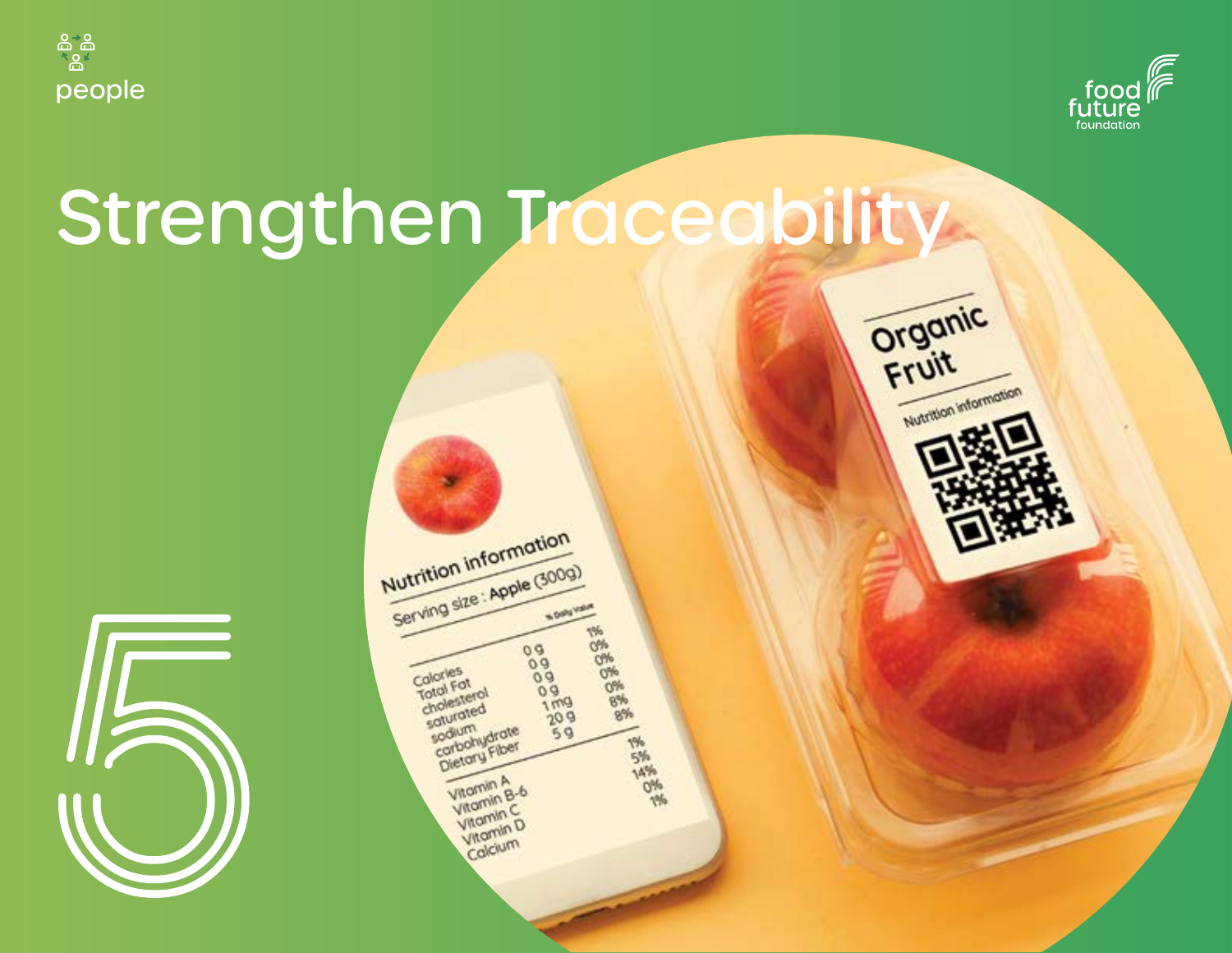



### **onable Area**

### p and implement a food tracing system in normal circumstances consumers to know the origin of the food product.

health & wellness-conscious consumers demand information freshness, storage & transportation conditions, food additives, s puts an added responsibility on food businesses to provide cess to trusted product information to consumers.

ners' concerns about the methods of food production (organic, c, genetically modified) have also increased now, which is  $\overline{p}$  motivated by foodborne disease outbreaks and chemical nants. Hence, implementing 'farm to fork' traceability is an I requirement under food safety. This is also mandated by FSS ecall Procedure) Regulation 2017 for food businesses in India.

de, the role of traceability as a means of enabling food safety is creasingly acknowledged by industry and regulatory bodies. neutral technologies & open standards that allow track & trace ood supply chains must be adopted by food businesses.

rehensive study in India revealed that most businesses don't effective traceability system across their food supply chains. Id be attributed to the perceived cost of the infrastructure hent, inadequate knowledge/awareness, and general apathy food safety. At best, most FBOs had only implemented a track system up to one level down in their supply chain. Beyond this, ble system existed till the food was sold/consumed.

According to a food regulator analyses during the year 2018-19

#### **\$30 billion - \$40 billion** is annual estimated cost of food fraud

#### **106,459**

 $\n *D*$ 

samples across India were tested out of which,

- **15.8%** food samples were sub-standard
- **3.7%** were unsafe,
- **9%** were mislabeled

Source: Report by Authentication Solution Providers' Association (ASPA) in 2020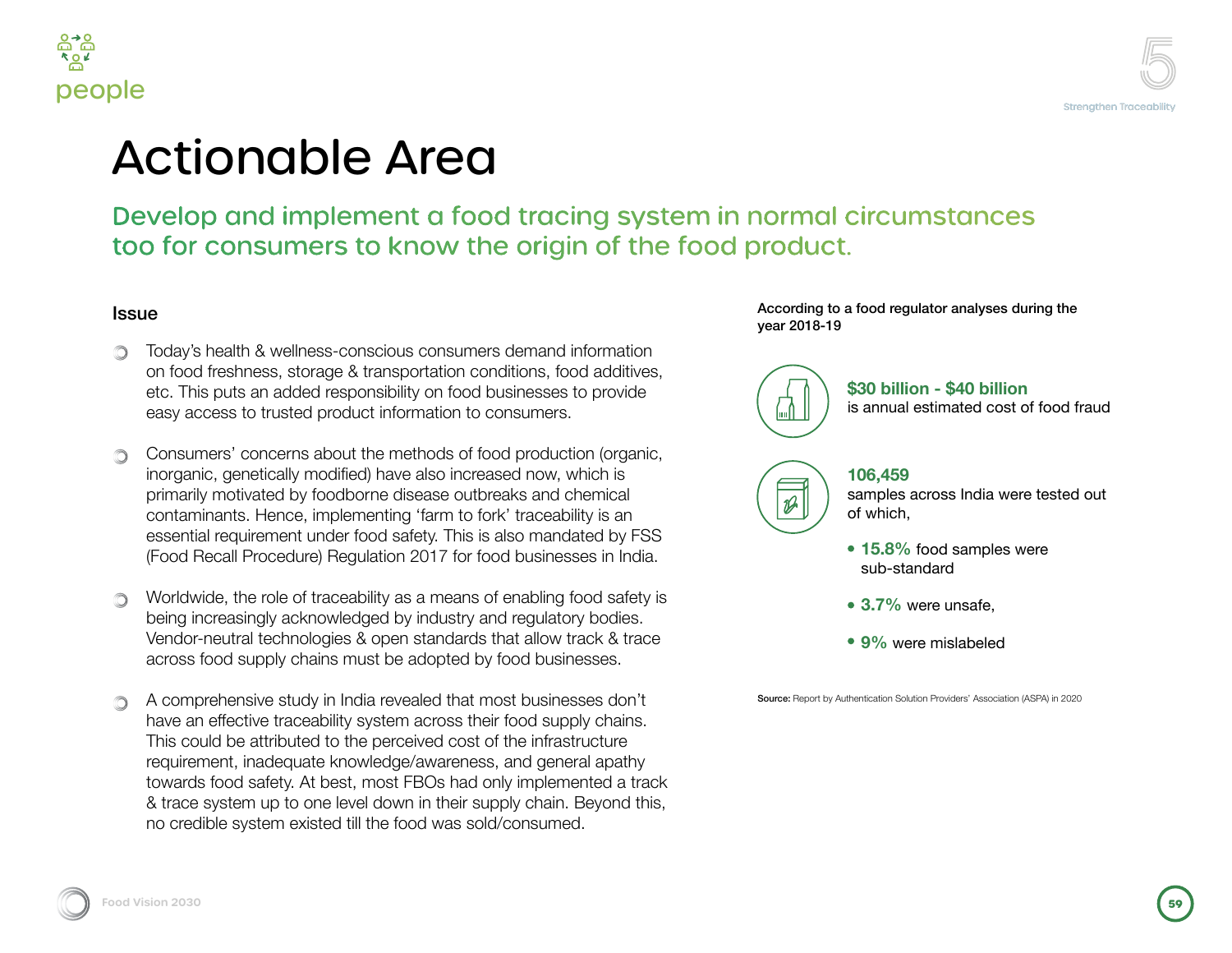



- **Supply chains today are incredibly complex and have** evolved into worldwide inter-connected supply-and-demand networks with profound interdependencies. This leads to problems concerning food safety and quality, including food spoilage and wastage.
- A modern, coordinated approach to traceability reduces foodborne illness, builds consumer trust, and avoids overly broad recalls. Well-functioning traceability systems allow both public and private sector actors to verify that products meet market and/or regulatory requirements and to respond swiftly in the event of food safety breaches.
- Traceability technologies are essential for smallholder ∩ farmers, where they will help deliver the missing personalised farm advisory services based on farm input purchase and use. Tracing farm inputs from the factory floor to the farm will help reduce the chemical footprint in food production and antibiotic use in livestock.
- New technologies, such as blockchain and satellite imaging  $\bigcirc$ can strengthen traceability programmes and lead to better transparency and value across the supply chain. The application of such technologies comes with risks if common protocols and policies are not put in place.
- Traceability helps make much of what is currently "invisible" within our food systems "visible." It could potentially facilitate comprehensive tracking of the environmental, economic, health, and social consequences of different agricultural production processes, even making it possible to calculate the "true cost of food."

# **Status**

- In recent years the Indian government has started  $\bigcirc$ engaging with private entities, state, and central government agencies like Food Safety and Standards Authority of India (FSSAI), Agricultural and Processed Food Products Export Development Authority (APEDA), Spices Board, GS1 India, ITC's e-Chaupal, and Reliance industry, etc. for developing the traceability system within the Indian food supply chain. The GS1 standards facilitate unique and universal identification, capture, and share information on products and services, from point-of-origin to point-of-sale or dispensation. These standards are used in the barcoding of consumer items.
- APEDA had initiated the new electronics traceability  $\bigcirc$ system for Agro-food safety and emphasized applying the information technology in the traceability system for various farm produces. But currently, it is not mandatory for all farmers unless there is a requirement from export countries. APEDA provides laboratory testing and certification for export and helps track and trace information through its internet-based traceability software system. The e-Spice Bazaar is a unique project of the Spices Board to ensure traceability of Indian spice farmers in international markets and determine the quality and price of their products for export purposes. Traceability Project seeks to incorporate all commercial spices grown in the country, bring spice farmers in the global supply chain with identification of traceability at source, and generate direct linkage with exports to get a premium price. Started in the Prakasam and Guntur districts of Andhra Pradesh and Warangal and Khammam districts in Telangana, the project currently (2021) covers 52,000 chilli and turmeric farmers in these four districts.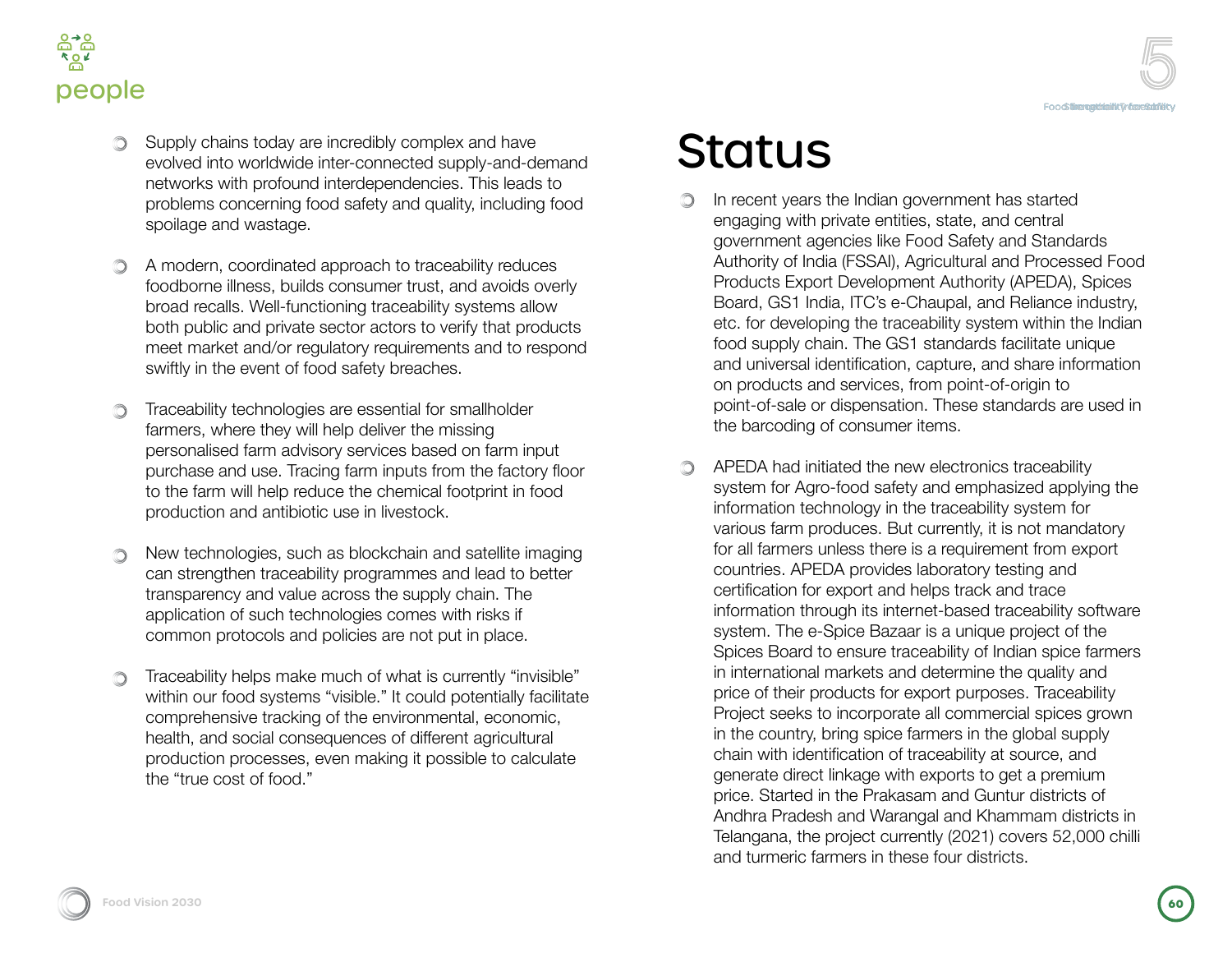

#### Private Sector Initiatives

- Backward food traceability is useful in identifying suppliers  $\bigcirc$ and processes that have contributed to producing a particular product. The private sector is the main driver of traceability, and investments are typically motivated by consumer demands, risk mitigation, standards compliance, efficiency gains, or some combination of these incentives.
- TC has initiated Integrated Agri Extension Platform (IAEP) interventions for chilli in Andhra Pradesh. The intervention included digital crop and post-harvest advisory to farmers, technology intervention, and a market linkage for chilli. This has resulted in a 13% increase in chilli productivity, 8% improvement in grade out turns, thus, an additional realisation of Rs 23000/acre. OlamAgro traceability intervention in rice value chain in Haryana done for 500farmers. This has increased farmers' income by 12-15%, reducing cost by 15%, and increasing yield by 10%. In India, the food traceability market is increasing with the growing understanding of food safety among consumers and government authorities.

## Vision 2030

- A multipronged approach focused on applying emerging technology platforms on traceability across food-system & integration is needed to support transformation.
- Harmonised standards, ongoing technological development to drive down costs, a continued focus on robust economic models, and effective communication and training programmes are fundamental to scaling traceability.
- Introduce & scale-up of Technology-Driven Traceability system and supply chain transparency which would reduce food loss by  $1 - 4\%$ .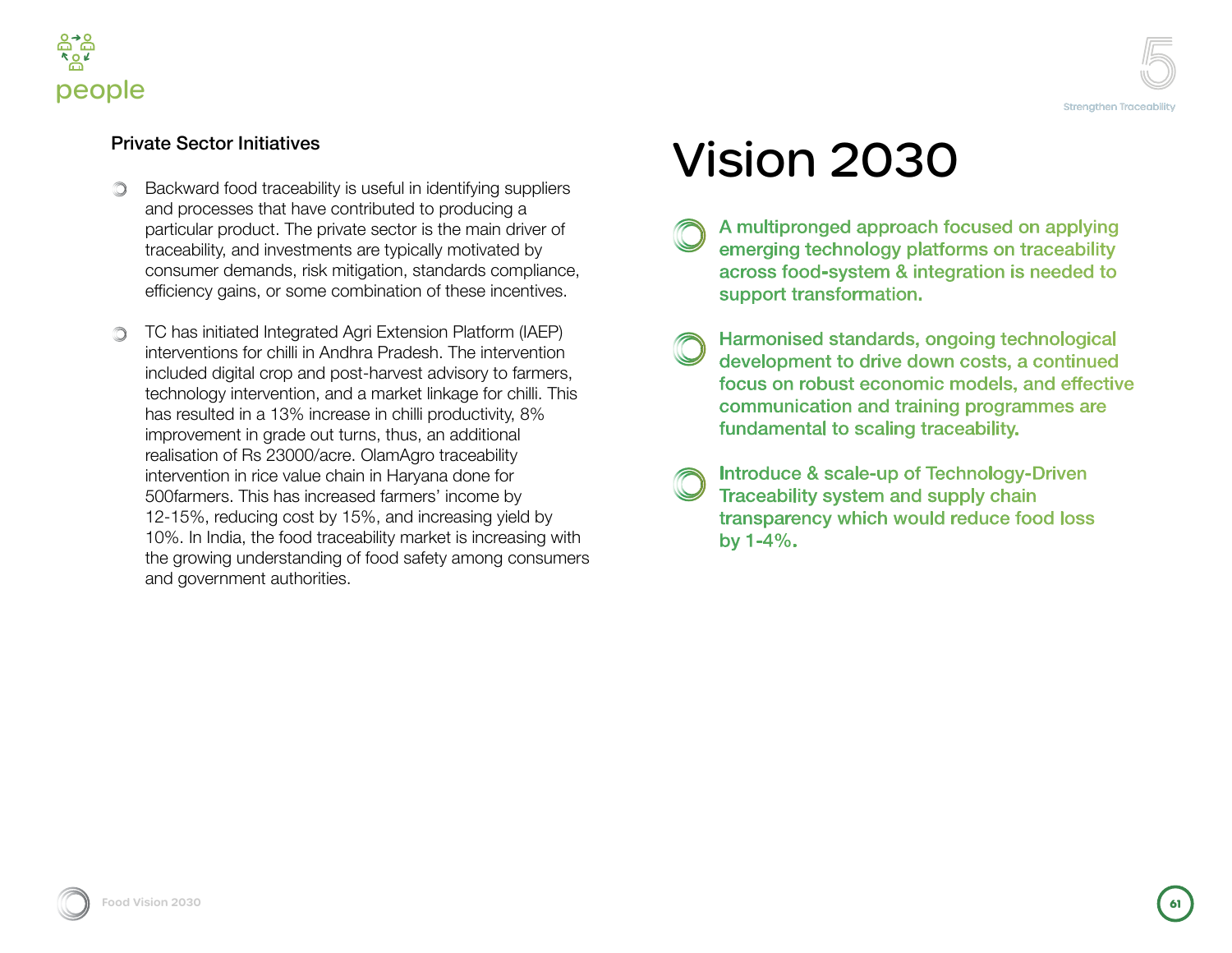

### Pathways



Leveraging Farmer Producer Organisations (FPOs) to build incentives around training through policy and legislation to enable implementation.

Incentivise traceability and support adoption through policy incentives.

### **POLICY IMPLEMENTATION**



Helping small-scale farmers/producers/primary producers at the farm side and Mandis to make the appropriate operational changes for complying with traceability requirements.

Retailers should ensure that their suppliers have systems and software in place for forward and backward tracing.

Align traceability system to real-time food safety & quality parameters.

Value-chain players will need to align on standards, including what data needs to be collected, how it must be collected, how it will be governed, and how it will be shared.

Conduct consumer education programmes on labelling & awareness programmes on traceability for all stakeholders.